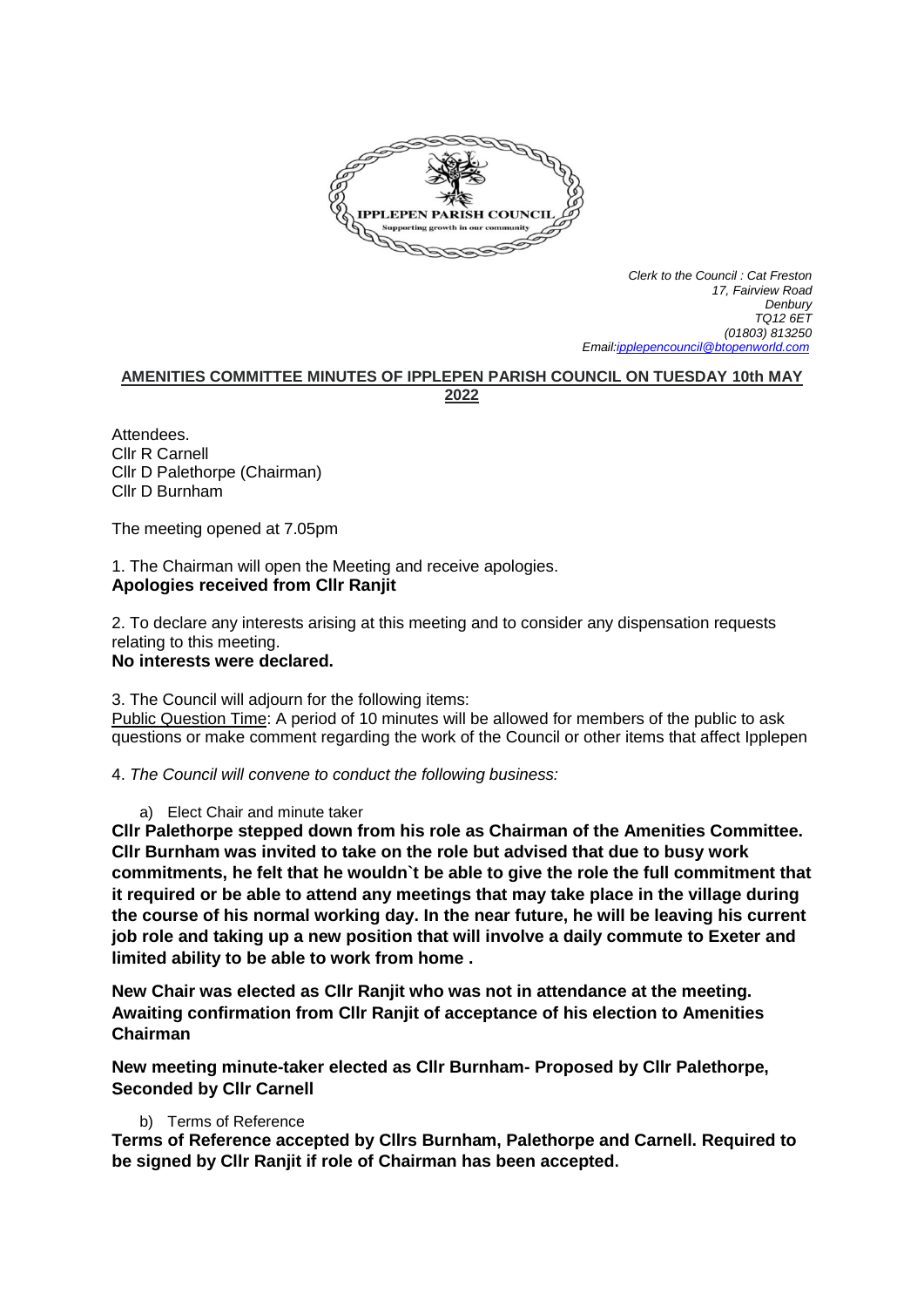#### c) Public Toilets

#### i. Repair/Redecoration

**Cllr Palethorpe reported that to date, no quotations have been received by the Parish Council from interested contractors to carry out the redecoration works to the toilet block.**

**It was agreed by all Cllrs present that the redecoration works to the toilet block in the Recreation Ground should now be postponed until early September. We will continue to seek quotations to carry out the decoration works in the meantime.**

#### ii. To consider purchasing new seats

**Cllr Palethorpe recommended that we purchase 5 new toilet seats for use as replacements when required. All Cllrs present agreed that this would be a good idea. Cllr Palethorpe agreed to action and source new seats.**

# d) Benches

### i. Fixed foundations

**Cllr Palethorpe advised that a fixed foundation is required for Simon`s memorial bench.Cllr Palethorpe agreed to action .**

#### ii. Jubilee Bench, collection and base

**Cllr Carnell agreed to liase with Parish Clerk to discuss delivery charges and location of proposed source of supply for the Jubilee Bench**.

## e) Millennium Centre - Solar Panels

**Cllr Burnham advised that this is still ongoing and that he was experiencing difficulties with sourcing quotations from interested suppliers for the proposed solar panel system to the roof of the Millenium Centre. With the rising costs of utility bills, a resurgence of interest has occurred with solar power, so any suppliers are currently being inundated with quotation requests. Cllr Burnham to continue with pursuing our interest and obtaining quotations.**

# f) Replacement Bus Shelter - Foredown Road.

**Cllr Palethorpe advised that the cost of the replacement bus shelter in Foredown Road will be met by NFU insurance** 

**It was proposed that we try to provide some uniformity with the replacing of bus shelters in the village and investigate from where the existing bus shelter was purchased that is located adjacent to The Wellington Inn**

**Post meting additional note- Cllr Burnham has established that the existing bus shelter located adjacent to The Wellington Inn was manufactured and obtained from a company called B&C Shelter Solutions Limited. Cllr Palethorpe has reviewed their website and is arranging for a site visit and meeting to discuss our requirements**

g) Recreation Ground Jubilee Preparation

- i. Grass cut and collect
- ii. Overflow car park cut
- iii. Safety, remove zip wire seat

**It was proposed and agreed by the Amenities Committee that the zip wire seat will be removed on Friday 3 June to alleviate any potential health and safety issues at the Jubilee events being held in the Recreation Ground . Cllr`s Palethorpe and Carnell to action**

iv. Toilet block unlocked until 23:59?

**This proposal was unanimously agreed by all Cllr`s present at the meeting**